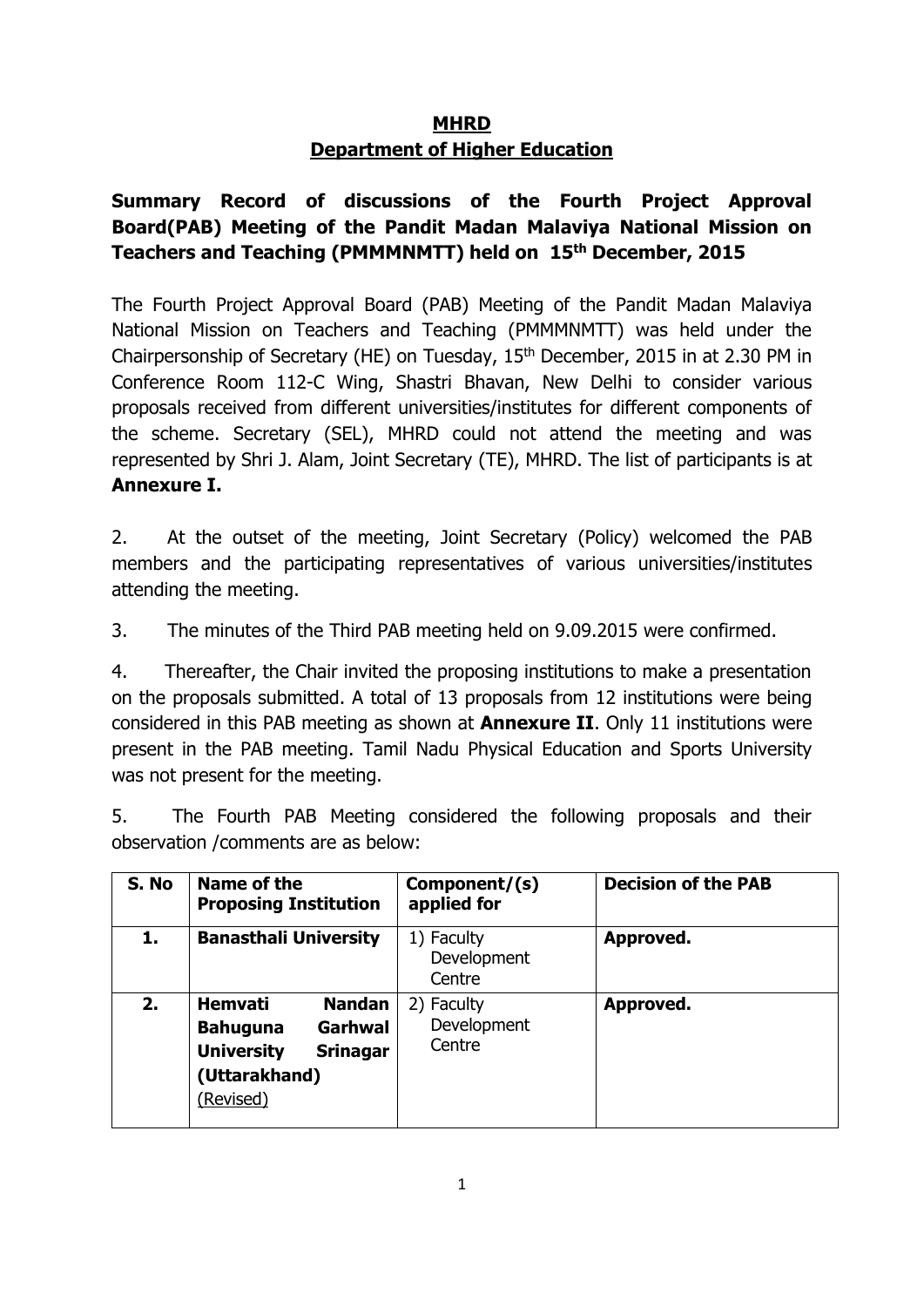| 3. | <b>NIT Tamil Nadu</b>                                                                                                                                  | 3) Workshop on                                                                                                                                                   | <b>Approved.</b> The Institute will                                                                                                                                                                                                                                                                                                                                                                                                                                      |
|----|--------------------------------------------------------------------------------------------------------------------------------------------------------|------------------------------------------------------------------------------------------------------------------------------------------------------------------|--------------------------------------------------------------------------------------------------------------------------------------------------------------------------------------------------------------------------------------------------------------------------------------------------------------------------------------------------------------------------------------------------------------------------------------------------------------------------|
|    | (Revised)                                                                                                                                              | Application of ICT<br>Tools for Pedagogy<br>Development to<br>Engineering<br><b>Teachers</b>                                                                     | webcast the sessions for<br>greater outreach and digital<br>version of final outcomes to<br>be made as e-content/OCW<br>for UGC repository.                                                                                                                                                                                                                                                                                                                              |
| 4. | <b>KRT Arts, BH</b><br><b>Commerce and AM</b><br><b>Science College (KTHM</b><br>College, Nashik)<br><b>Affiliated to</b><br><b>University of Pune</b> | 4) Innovations, Awards<br>and Teaching<br><b>Resource Grant</b><br>including workshops<br>and<br>seminars(Workshop-<br>only two<br>International<br>Conferences) | <b>The</b><br>needs<br>proposal<br>refinement<br>substantial<br>in<br>terms of prior planning for<br>organizing<br>International<br>Conference,<br>linking<br>the<br>conference<br>outcomes<br>to<br>deliverables<br>expected<br>envisaged in the PMMMNMTT<br>scheme,<br>costs<br>οf<br>international<br>resource<br>persons. Also, it is not clear<br>why the proposal<br>is for<br>International Conference if<br>participation is largely from<br>within the country. |
| 5. | <b>Sri Guru Tegh</b><br><b>Bahadur Khalsa</b><br><b>College(Affiliated to</b><br><b>University of Delhi)</b>                                           | 5) Teaching Learning<br>Centre                                                                                                                                   | Approved.<br>We<br>have<br>received revised proposal for<br>using of SWAYAM as the<br>platform instead of Moodle.                                                                                                                                                                                                                                                                                                                                                        |
| 6. | <b>IIT Madras</b>                                                                                                                                      | 6) TLC : Proposal to<br>augment the<br>activities of the<br><b>Teaching Learning</b><br>Centre at IIT<br><b>Madras</b>                                           | The detailed break up of<br>recurring and non-recurring<br>costs has not been provided<br>and hence proposal needs to<br>be re-worked and submitted.                                                                                                                                                                                                                                                                                                                     |
| 7. | <b>Indian Institute of</b><br><b>Technology</b><br><b>Kharagpur (IIT</b><br><b>Kharagpur)</b> (Revised)                                                | 7) Teaching Learning<br>Centre for Pedagogy<br>design and Research                                                                                               | <b>Approved.</b><br>Received<br>the<br>revised break up of costs as<br>the<br><b>PAB</b><br>suggested<br>in<br>meeting.                                                                                                                                                                                                                                                                                                                                                  |
| 8. | <b>Harisingh</b><br>Dr.<br>Gour<br>Vishwavidyalaya<br>Sagar (M.P.)<br>(Revised)                                                                        | 8) School of Education                                                                                                                                           | Approved.                                                                                                                                                                                                                                                                                                                                                                                                                                                                |
| 9. | <b>Banaras Hindu</b><br><b>University</b>                                                                                                              | 9) Network for<br><b>Curricular Renewal</b><br>and Reforms in<br>Ayurveda                                                                                        | The proposal needs to be<br>resubmitted<br>as the<br>costs<br>have been reduced without<br>rationalization of<br>activities.<br>of<br>Also<br>break<br>non-<br><b>up</b><br>recurring and recurring costs<br>needs to be provided. Hence,<br>revised proposal needs to be                                                                                                                                                                                                |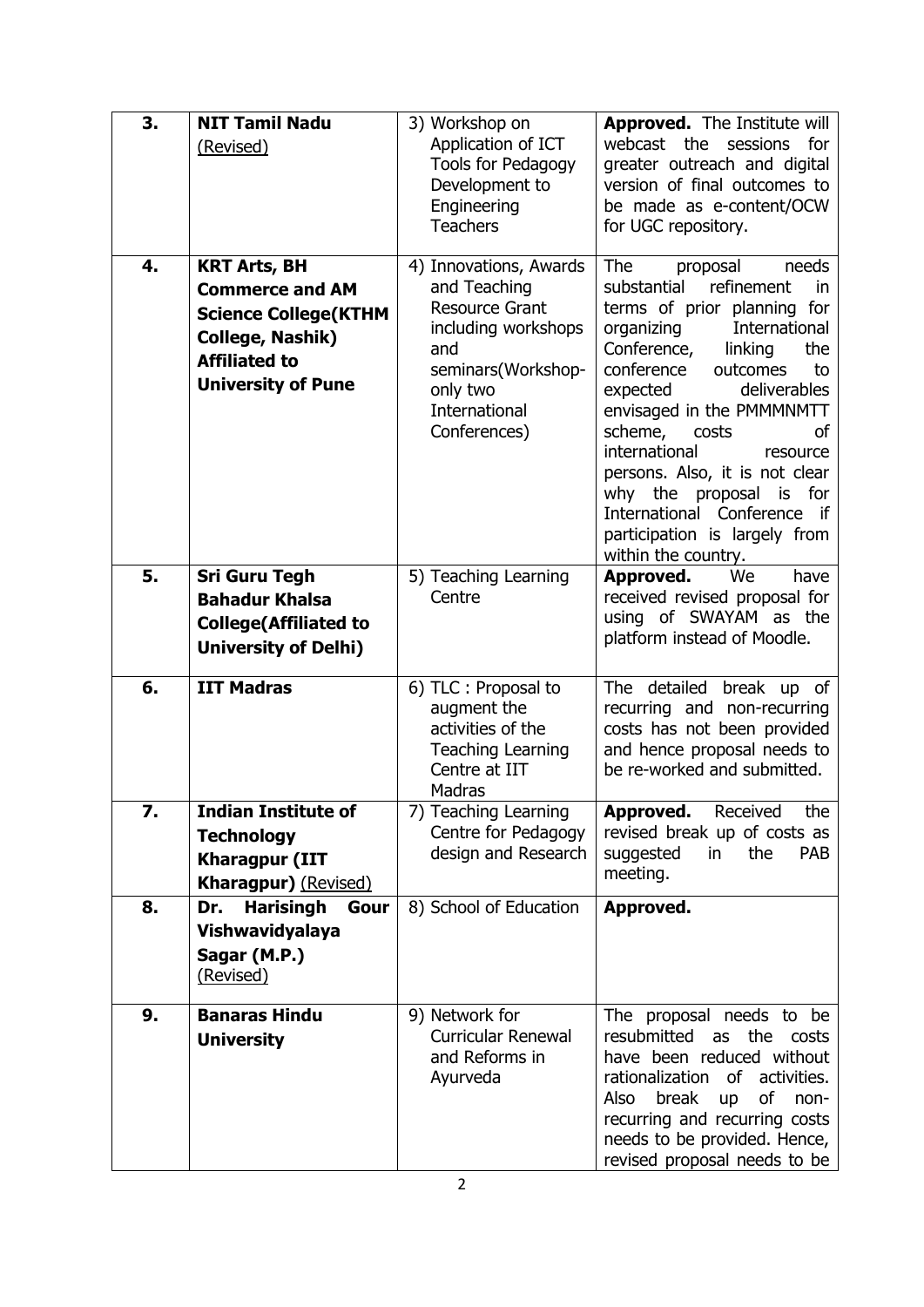|     |                                                                                                                      |                                                                                            | submitted.                                                                                                                                                                                                                                                                                                           |
|-----|----------------------------------------------------------------------------------------------------------------------|--------------------------------------------------------------------------------------------|----------------------------------------------------------------------------------------------------------------------------------------------------------------------------------------------------------------------------------------------------------------------------------------------------------------------|
|     |                                                                                                                      | 10)<br>Proposal for<br>Enhancement of<br>Faculty of Education<br>to School of<br>Education | The proposal needs to be<br>resubmitted<br>with<br>greater<br>clarity in the phasing of<br>activities as per plan of action<br>restricted to XII Plan. Break<br>of non-recurring<br>and<br><b>up</b><br>recurring costs needs to be<br>provided.<br>Hence,<br>revised<br>needs<br>proposal<br>to<br>be<br>submitted. |
| 10. | Sri Venkateshwara<br><b>College (Affiliated To</b><br><b>University of Delhi)</b>                                    | 11)<br>Subject<br>Networks for<br><b>Curricular Renewal</b><br>and Reforms                 | The proposal was conceived<br>as a physical network and not<br>creating<br>virtual<br>for<br>a<br>community for Life Sciences.<br>Hence a revised proposal<br>needs to be submitted on the<br>lines expected under the<br>given component.                                                                           |
| 11. | <b>National</b><br><b>Centre</b><br>for<br><b>Biological</b><br><b>Sciences</b><br><b>Campus (NCBS)</b><br>(Revised) | <b>SBN</b> (Subject<br>12)<br>Networks for<br>Curriculum<br>Renewal and<br>Reforms)        | Can<br>be<br>treated<br>as<br>Approved. However release<br>of funds will be made only<br>receipt<br>of relevant<br>after<br>documents and examining it<br>to ensure that it is a legal<br>government entity.                                                                                                         |

6. The meeting concluded with a Vote of Thanks to the Chair.

\*\*\*\*\*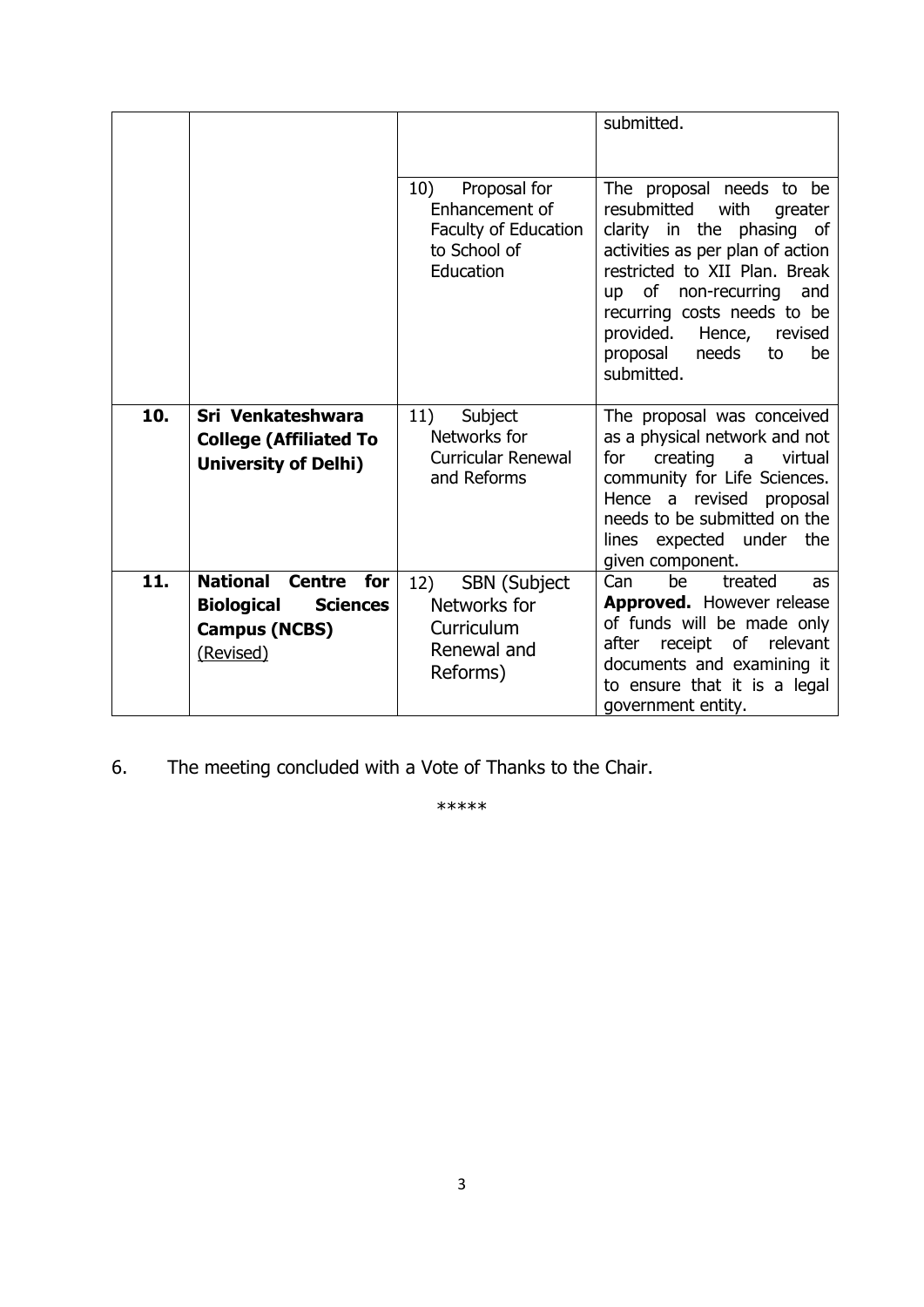| S. No. | <b>Name</b>                    | <b>Ministry / Department</b>      |
|--------|--------------------------------|-----------------------------------|
| 1.     | <b>Shri Vinay Sheel Oberoi</b> | Secretary (HE), MHRD (In-         |
|        |                                | Chair)                            |
| 2.     | Dr. Jaspal Sandhu              | Secretary, UGC                    |
| 3.     | Prof. Santosh Panda            | Chairman, NCTE                    |
| 4.     | Prof. J.B.G. Tilak             | Vice Chancellor, NUEPA            |
| 5.     | Prof. Shashikant P. Borkar     | Adviser, AICTE                    |
| 6.     | Prof. M.K.Sridhar              | Dean, CBSMS, Bangalore University |
| 7.     | Prof. B.P. Bhardwaj            | Deptt. of Teacher Education NCERT |
| 8.     | Shri B.S. Murthy, Director     | M/o Health and Family Welfare     |
| 9.     | Shri Harshit Mishra            | SRO, NITI Aayog                   |
| 10.    | Shri Rakesh Ranjan             | JS (P), MHRD                      |
| 11.    | Shri J. Alam                   | JS (TE), MHRD                     |
| 12.    | Shri Fazal Mahmood             | DS (Finance), MHRD                |
| 13.    | Dr. Shakila T. Shamsu          | OSD (NEP), MHRD                   |
| 14.    | Shri M.K.Pandey,               | US(PN-II), MHRD                   |

## **List of participants for Fourth PAB meeting**

# **List of institutional participants who attended the Fourth PAB Meeting**

| <b>S. No.</b> | <b>Name of the Proposing</b><br><b>Institution</b>                                                                      | <b>Name of Representative</b> |
|---------------|-------------------------------------------------------------------------------------------------------------------------|-------------------------------|
| 1.            | <b>Banasthali University</b>                                                                                            | Prof. Aditya Shastri          |
| 2.            | Hemvati Nandan Bahuguna<br><b>Garhwal University Srinagar</b><br>(Uttarakhand)<br>(Revised)                             | Prof. P.K. Joshi              |
| 3.            | <b>NIT Tamil Nadu</b><br>(Revised)                                                                                      | Dr. A. Vadivel                |
| 4.            | <b>KRT Arts, BH Commerce and AM</b><br><b>Science College (KTHM College,</b><br><b>Nashik) Affiliated to University</b> | Dr. Dilip Dhondge             |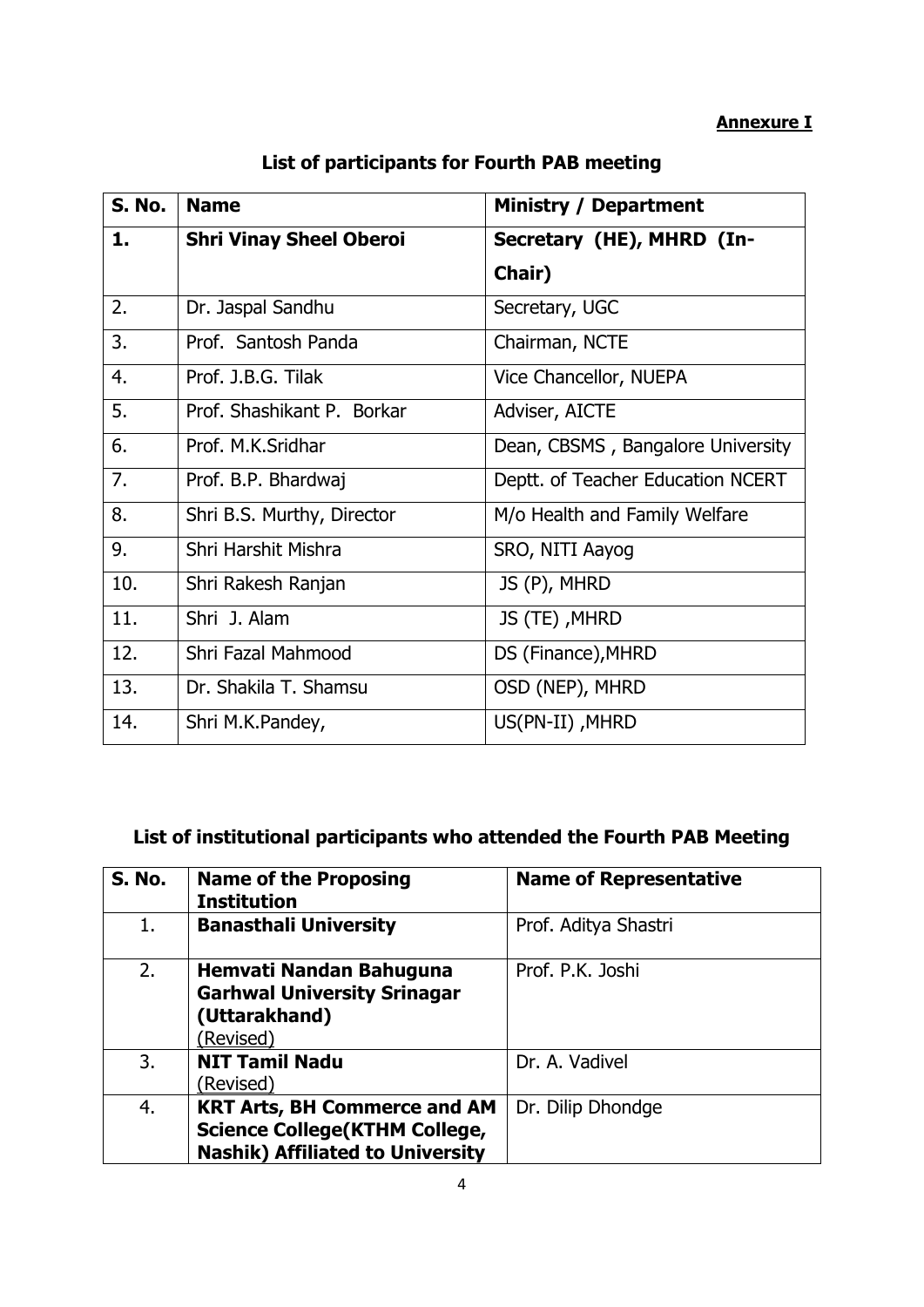|     | of Pune                                 |                        |
|-----|-----------------------------------------|------------------------|
| 5.  | Sri Guru Tegh Bahadur Khalsa            | Dr. Jaswinder Singh    |
|     | <b>College(Affiliated to University</b> | Dr. Vimal Rarh         |
|     | of Delhi)                               |                        |
| 6.  | <b>IIT Madras</b>                       | Shri Edmana Prasad     |
| 7.  | <b>Indian Institute of Technology</b>   | Prof. Anupam Basu      |
|     | <b>Kharagpur (IIT Kharagpur)</b>        | Dr. Plaban Bhowmik     |
|     | (Revised)                               |                        |
| 8.  | <b>Dr. Harisingh Gour</b>               | Shri Budh Singh        |
|     | Vishwavidyalaya                         |                        |
|     | Sagar (M.P.)                            |                        |
|     | (Revised)                               |                        |
| 9.  | <b>Banaras Hindu University</b>         | Dr. K.H. Mane          |
|     |                                         | Dr. Kishore Patwardhan |
| 10. | Sri Venkateshwara College               | Dr. Hemlatha Reddy     |
|     | (Affiliated To University of            | Dr. Pooja Gokhale      |
|     | Delhi)                                  | Dr. Urmi Bajpai        |
| 11. | <b>National Centre for Biological</b>   | Ms. Nandini Rajamani   |
|     | <b>Sciences Campus (NCBS)</b>           |                        |
|     | (Revised)                               |                        |